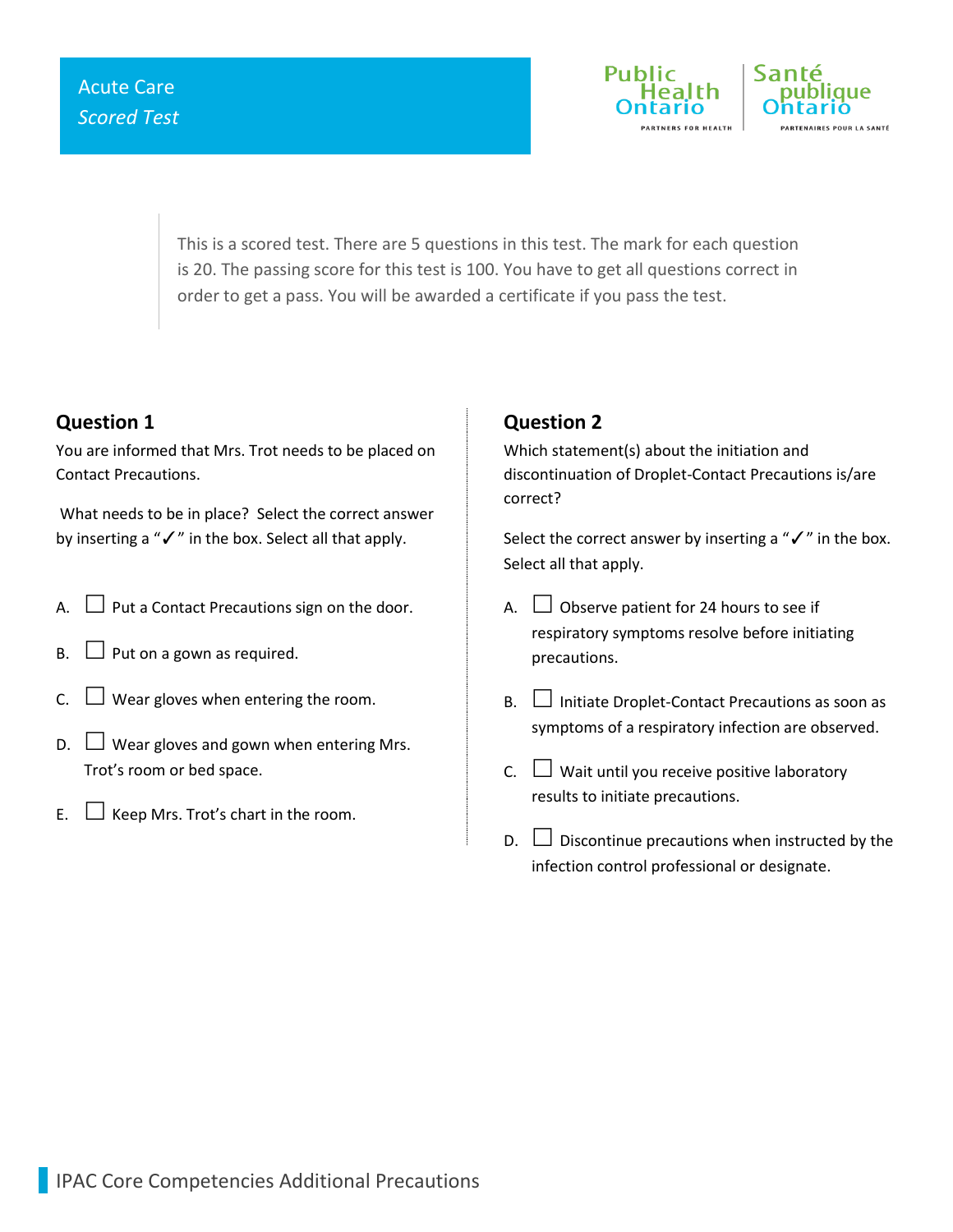

### **Question 3**

Ms. Glum has been admitted with signs and symptoms of a gastrointestinal infection. There are no single rooms available. Move Ms. Glum into the best accommodation to help prevent the transmission of infectious agents.

Insert a "✓" to indicate the best move.

- A.  $\Box$  4 bed room with 1 toilet
- $B. \Box$  3 bed room with 1 toilet
- C.  $\Box$  2 bed room with 1 toilet
- $\Box$  2 bed room with 1 toilet and 1 commode

### **Question 4**

Mrs. Drip is a patient on your unit. There is a Droplet-Contact Precautions sign on her door. What personal protective equipment (PPE) do you need to wear to perform the following tasks? Select the appropriate PPE by inserting a "√".

|                                                          | Gown | Gloves | Mask | Eye<br>Protection |
|----------------------------------------------------------|------|--------|------|-------------------|
| Assess Mrs. Drip's chest sounds.                         |      |        |      |                   |
| Empty the garbage that's immediately inside the<br>room. |      |        |      |                   |
| Remove the meal tray from Mrs. Drip's bedside table.     |      |        |      |                   |